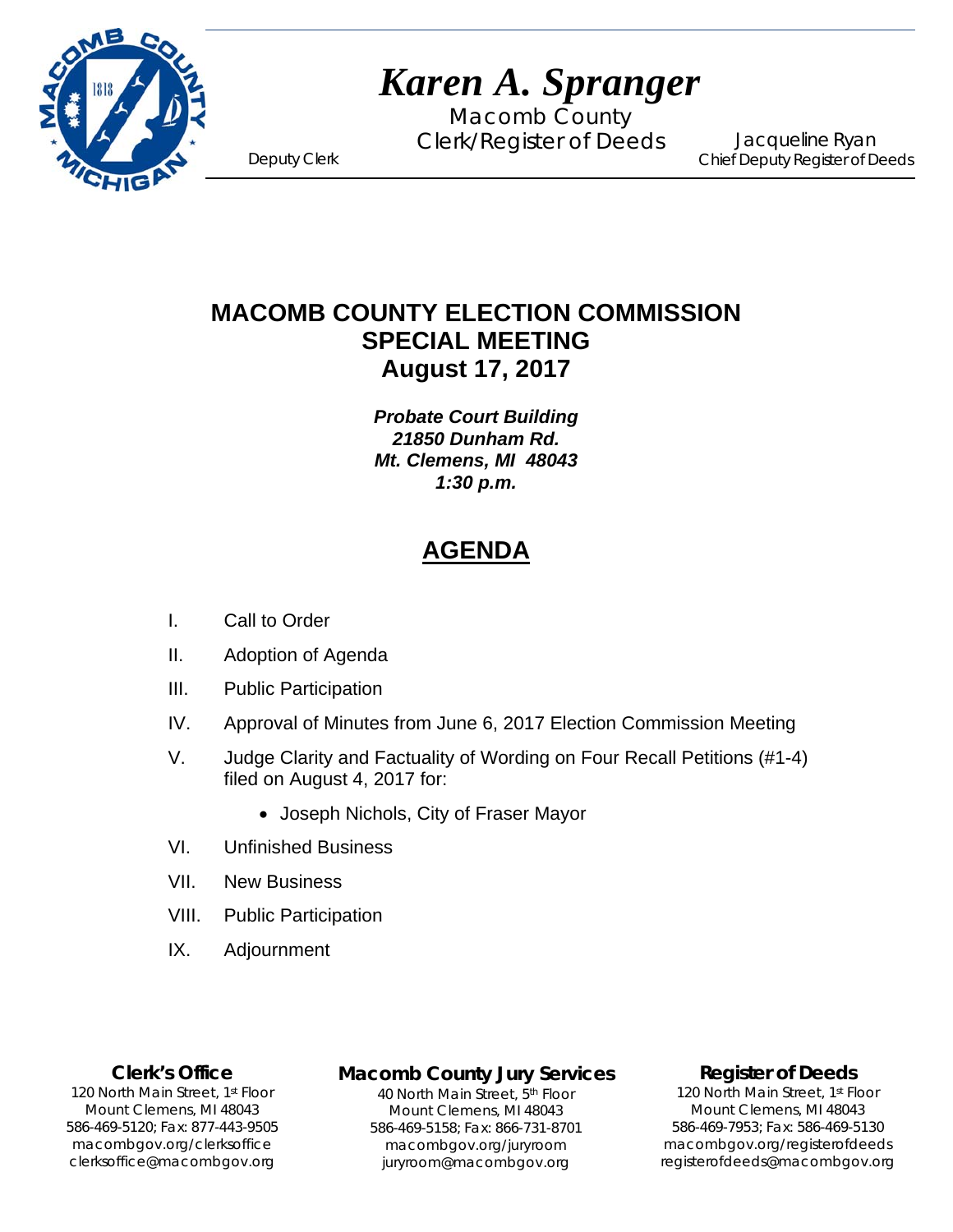

# *Karen A. Spranger*

Macomb County Clerk/Register of Deeds Deputy Clerk

Jacqueline Ryan Chief Deputy Register of Deeds

# **NOTICE**

# **MACOMB COUNTY ELECTION COMMISSION SPECIAL MEETING**

Macomb County Clerk's Office Election Department (586) 469-5209

The Macomb County Election Commission will hold a SPECIAL MEETING on Thursday, August 17, 2017, at 1:30 p.m. in the Probate Court Building, 21850 Dunham Rd., Mount Clemens, to judge language factuality and clarity on recall petitions filed against Joseph Nichols, City of Fraser Mayor.

Karen a. Spranger

Karen A. Spranger Macomb County Clerk/Register of Deeds

#### **Clerk's Office**

1`40 clerksoffice@macombgov.org 120 North Main Street, 1st Floor Mount Clemens, MI 48043 586-469-5120; Fax: 877-443-9505 macombgov.org/clerksoffice

#### **Macomb County Jury Services**

40 North Main Street, 5th Floor Mount Clemens, MI 48043 586-469-5158; Fax: 866-731-8701 macombgov.org/juryroom juryroom@macombgov.org

#### **Register of Deeds**

120 North Main Street, 1st Floor Mount Clemens, MI 48043 586-469-7953; Fax: 586-469-5130 macombgov.org/registerofdeeds registerofdeeds@macombgov.org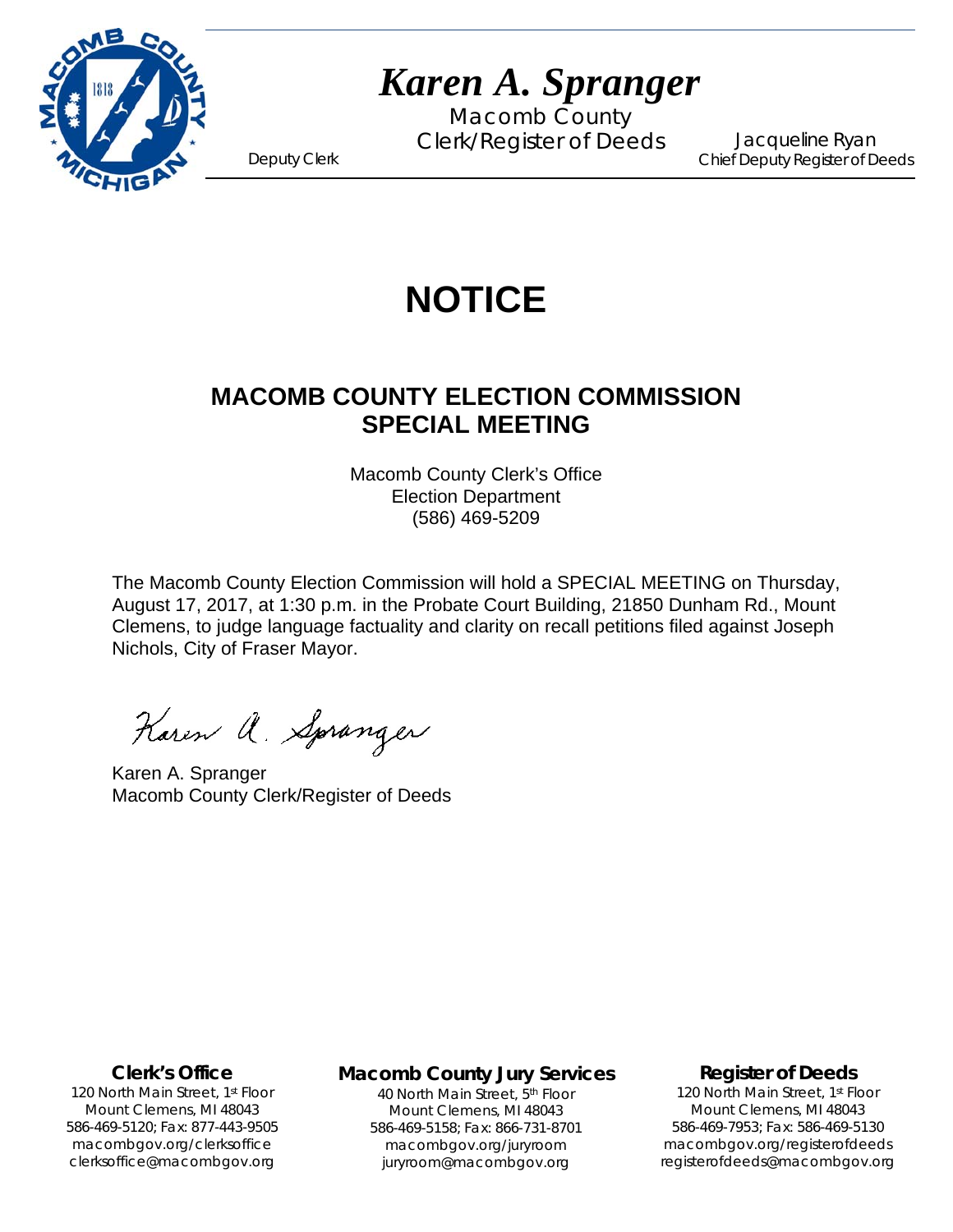## **MACOMB COUNTY ELECTION COMMISSION SPECIAL MEETING June 6, 2017**

The Macomb County Election Commission met on Tuesday, June 6, 2017, in Court Room #1 of the Macomb County Probate Court Building, 21850 Dunham, Mount Clemens with the following members present:

|               | Judge Kathryn George - Senior Probate Judge, Chairperson<br>Larry Rocca - County Treasurer<br>Karen Spranger - County Clerk                          |
|---------------|------------------------------------------------------------------------------------------------------------------------------------------------------|
| Also Present: | Roger Cardamone - Election Department<br>Michael Grix - Election Department<br>Frank Krycia - Corporation Counsel<br>Joe Biondo - Treasurer's Office |

### **CALL TO ORDER**

Judge George called the meeting to order at 11:00 a.m.

#### **MOTION TO ADOPT AGENDA**

A motion to adopt the agenda was made by Larry Rocca with the amendment that "Old Business" be changed to "Unfinished Business." Karen Spranger seconded the motion. Judge George agreed, with the amendment that the time limit for a speaker during public participation be removed. All members agreed on the amendments. The motion carried. The agenda was adopted, as amended.

### **APPROVAL OF MINUTES OF MARCH 27, 2017**

Karen Spranger made a motion to approve the minutes as presented. Larry Rocca seconded the motion. The motion carried.

### **PUBLIC PARTICIPATION**

Joe Hunt spoke.

A discussion ensued among the Election Commission and Corporation Counsel regarding the dissemination of the meeting's transcript. Judge George asked Frank Krycia to research the matter.

#### **APPROVAL OF BALLOTS**

Larry Rocca made a motion to approve the ballots for Center Line. Judge George seconded the motion. The motion carried.

Larry Rocca made a motion to approve the ballots for New Baltimore. Judge George seconded the motion. The motion carried.

Larry Rocca made a motion to approve the ballots for St. Clair Shores. Judge George seconded the motion. The motion carried.

#### **UNFINISHED BUSINESS**

None

#### **NEW BUSINESS**

None

#### **ADJOURNMENT**

At 11:23 a.m. Judge George made a motion to adjourn the meeting, seconded by Larry Rocca. The motion carried and the meeting was adjourned.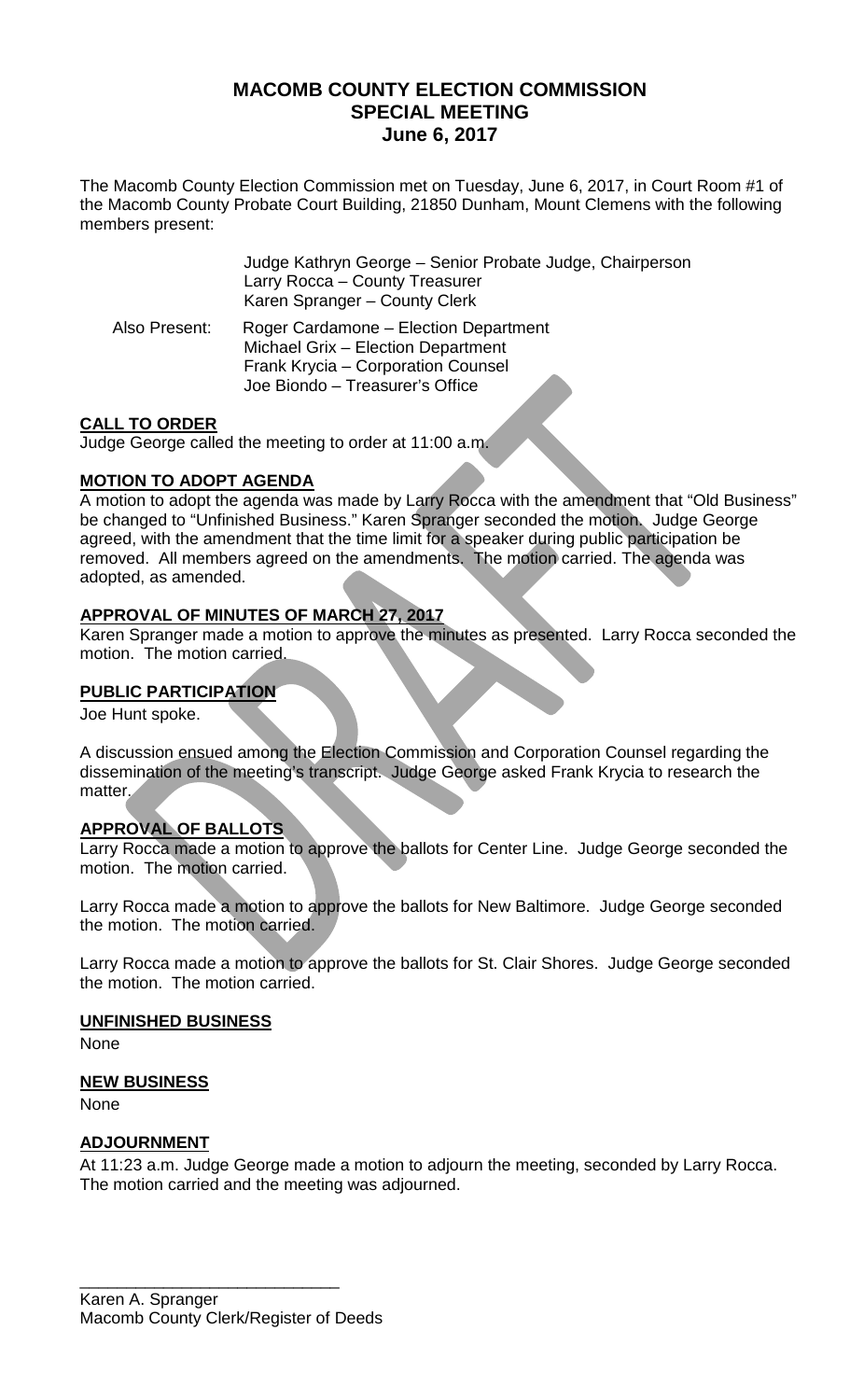| INSTRUCTIONS ON REVERSE SIDE                                                                                                                                                                                                                 | RECALL PET                                                                                                                                                                                                                                                                                                                                                                                                                                                                                                                                                                                                                                                                                                                                                                              | <b>ZOLTON</b>                                                                                                                        |                                                                                                |
|----------------------------------------------------------------------------------------------------------------------------------------------------------------------------------------------------------------------------------------------|-----------------------------------------------------------------------------------------------------------------------------------------------------------------------------------------------------------------------------------------------------------------------------------------------------------------------------------------------------------------------------------------------------------------------------------------------------------------------------------------------------------------------------------------------------------------------------------------------------------------------------------------------------------------------------------------------------------------------------------------------------------------------------------------|--------------------------------------------------------------------------------------------------------------------------------------|------------------------------------------------------------------------------------------------|
| FOR SATISFY AND REGISTER SERVING A TRINING AND REGISTER SERVING A TRINING A TRINING A TRINING A TRINING A TRINING A TRINING A TRINING A TRINING A TRINING A TRINING A TRINING A TRINING A TRINING A TRINING A TRINING A TRINI<br>We, the und |                                                                                                                                                                                                                                                                                                                                                                                                                                                                                                                                                                                                                                                                                                                                                                                         | In the County of Massim O                                                                                                            | and State of Michigan, petition for the                                                        |
| calling of an                                                                                                                                                                                                                                | VIAYOT<br>from the office of<br>Nichols                                                                                                                                                                                                                                                                                                                                                                                                                                                                                                                                                                                                                                                                                                                                                 |                                                                                                                                      | for the following reason(s):                                                                   |
| election to recall $\triangle$ $\Omega$ $\Omega_{\rm g}$<br>∱<br><b>LOR CLERK'S USE ONLY</b>                                                                                                                                                 | $\frac{r$<br>$\frac{r}{2}$ $\frac{r}{2}$ $\frac{r}{2}$ $\frac{r}{2}$ $\frac{r}{2}$ $\frac{r}{2}$ $\frac{r}{2}$ $\frac{r}{2}$ $\frac{r}{2}$ $\frac{r}{2}$ $\frac{r}{2}$ $\frac{r}{2}$ $\frac{r}{2}$ $\frac{r}{2}$ $\frac{r}{2}$ $\frac{r}{2}$ $\frac{r}{2}$ $\frac{r}{2}$ $\frac{r}{2}$ $\frac{r}{2}$ $\frac{r}{2}$ $\frac$                                                                                                                                                                                                                                                                                                                                                                                                                                                              | (District, if Any)<br>$A + \text{ and }$ Fraser<br>$\ddot{\phantom{0}}$<br>$Nic\omega iS$<br>(Title of Office)<br>$M_{\rm L}$        | CITY JOURNAL WISH                                                                              |
| allocatil Fuenous<br>र<br>0                                                                                                                                                                                                                  |                                                                                                                                                                                                                                                                                                                                                                                                                                                                                                                                                                                                                                                                                                                                                                                         | BENJOE<br>ノリマペン<br>کا ،مالیہ                                                                                                         | $\mathcal{L}$<br>and Cheriss: Red                                                              |
| ندی                                                                                                                                                                                                                                          | This violated may first amendment reacts to frie SPEECL.                                                                                                                                                                                                                                                                                                                                                                                                                                                                                                                                                                                                                                                                                                                                |                                                                                                                                      |                                                                                                |
| ່<br>2<br>Z<br>WARNI<br>⇥                                                                                                                                                                                                                    | A PERSON WHO KNOWINGLY SIGNS A RECALL PETITION MORE THAN<br>THE PROVISIONS OF THE MICHIGAN ELECTION LAW.                                                                                                                                                                                                                                                                                                                                                                                                                                                                                                                                                                                                                                                                                | $\frac{1}{2}$<br>ONCE OR SIGNS A NAME OTHER THAN HIS                                                                                 | HER OWN IS VIOLATING                                                                           |
| SIGNATURE<br>↘                                                                                                                                                                                                                               | PRINTED NAME                                                                                                                                                                                                                                                                                                                                                                                                                                                                                                                                                                                                                                                                                                                                                                            | STREET ADDRESS OR RURAL ROUTE                                                                                                        | <b>YEAR</b><br><b>DATE OF SIGNING</b><br>$\frac{\Delta Y}{\Delta}$<br><b>MONTH</b><br>ZIP CODE |
| $\overline{\phantom{0}}$                                                                                                                                                                                                                     |                                                                                                                                                                                                                                                                                                                                                                                                                                                                                                                                                                                                                                                                                                                                                                                         |                                                                                                                                      |                                                                                                |
| $\sim$                                                                                                                                                                                                                                       |                                                                                                                                                                                                                                                                                                                                                                                                                                                                                                                                                                                                                                                                                                                                                                                         |                                                                                                                                      |                                                                                                |
| ო                                                                                                                                                                                                                                            |                                                                                                                                                                                                                                                                                                                                                                                                                                                                                                                                                                                                                                                                                                                                                                                         |                                                                                                                                      |                                                                                                |
| $\rightarrow$                                                                                                                                                                                                                                |                                                                                                                                                                                                                                                                                                                                                                                                                                                                                                                                                                                                                                                                                                                                                                                         |                                                                                                                                      | 17<br>机制造                                                                                      |
| ю                                                                                                                                                                                                                                            |                                                                                                                                                                                                                                                                                                                                                                                                                                                                                                                                                                                                                                                                                                                                                                                         |                                                                                                                                      | <b>AUG</b><br>$\mathbb{R}$                                                                     |
| ٥Ó                                                                                                                                                                                                                                           |                                                                                                                                                                                                                                                                                                                                                                                                                                                                                                                                                                                                                                                                                                                                                                                         |                                                                                                                                      | Ħ<br>— L                                                                                       |
| r.                                                                                                                                                                                                                                           |                                                                                                                                                                                                                                                                                                                                                                                                                                                                                                                                                                                                                                                                                                                                                                                         |                                                                                                                                      | РÆ                                                                                             |
| $\infty$                                                                                                                                                                                                                                     |                                                                                                                                                                                                                                                                                                                                                                                                                                                                                                                                                                                                                                                                                                                                                                                         |                                                                                                                                      | 21                                                                                             |
| o.                                                                                                                                                                                                                                           |                                                                                                                                                                                                                                                                                                                                                                                                                                                                                                                                                                                                                                                                                                                                                                                         |                                                                                                                                      | $\cap$ $\cap$                                                                                  |
| <u>۽</u>                                                                                                                                                                                                                                     |                                                                                                                                                                                                                                                                                                                                                                                                                                                                                                                                                                                                                                                                                                                                                                                         |                                                                                                                                      | ß                                                                                              |
| Ξ                                                                                                                                                                                                                                            |                                                                                                                                                                                                                                                                                                                                                                                                                                                                                                                                                                                                                                                                                                                                                                                         |                                                                                                                                      |                                                                                                |
| ېغ.                                                                                                                                                                                                                                          |                                                                                                                                                                                                                                                                                                                                                                                                                                                                                                                                                                                                                                                                                                                                                                                         |                                                                                                                                      |                                                                                                |
|                                                                                                                                                                                                                                              | CERTIFICATE OF CIRCULATOR                                                                                                                                                                                                                                                                                                                                                                                                                                                                                                                                                                                                                                                                                                                                                               | CIRCULATOR - DO NOT SIGN OR DATE                                                                                                     |                                                                                                |
|                                                                                                                                                                                                                                              | The undersigned circulator of the above petition asserts that he or she is 18 years of age or older and a United States citizen; that each signature on<br>permitted a person to sign the petition more than once and has no knowledge of a person signing the petition more than once; and that, to his or her best<br>the petition was signed in his or her presence and was not obtained through fraud, deceit or misrepresentation; that he or she has neither caused nor<br>knowledge and belief, each signature is the genuine signature of the person purporting to sign the petition, the person signing the petition was<br>of signing a registered elector of the City or Township listed in the heading of the petition, and the elector was qualified to sign the petition. | CERTIFICATE UNTIL AFTER CIRCULATING PETITION<br>(Signature of Circulator)<br>at the time                                             | (Date)                                                                                         |
|                                                                                                                                                                                                                                              | If the circulator is not a resident of Michigan, the circulator shall make a cross [X] or check mark [v] in the box provided, otherwise each signature on<br>circulator asserts that he or she is not a resident of Michigan and agrees to accept the jurisdiction of this state for the purpose of any legal proceeding or<br>hearing that concerns a petition sheet executed by the circulat<br>this petition sheet is invalid and the signatures will not be counted by a filing official. By making a cross or check mark in the box provided, the undersigned                                                                                                                                                                                                                      | (Complete Residence Address [Street and Number or Rural Route]) - [Do not enter a post office box]<br>(Printed Name of Circulator)   |                                                                                                |
|                                                                                                                                                                                                                                              |                                                                                                                                                                                                                                                                                                                                                                                                                                                                                                                                                                                                                                                                                                                                                                                         | (City or Township, State, Zip Code)                                                                                                  |                                                                                                |
|                                                                                                                                                                                                                                              | WARNING - A CIRCULATOR KNOWINGLY MAKING A FALSE STATEMENT IN THE ABOVE CERTIFICATE,<br>A PERSON NOT A CIRCULATOR WHO SIGNS AS A CIRCULATOR, OR A PERSON WHO SIGNS A<br>NAME OTHER THAN HIS OR HER OWN AS CIRCULATOR IS GUILTY OF A M                                                                                                                                                                                                                                                                                                                                                                                                                                                                                                                                                    | (County of Registration, if Registered to Vote, of a Circulator who is not a Resident of Michigan                                    |                                                                                                |
|                                                                                                                                                                                                                                              |                                                                                                                                                                                                                                                                                                                                                                                                                                                                                                                                                                                                                                                                                                                                                                                         | PRINTING SYSTEMS • TAYLOR, MI • 1-800-95-12343 • FORM APPROVED BY DIRECTOR OF ELECTIONS, STATE OF MICHIGAN $\overleftrightarrow{CP}$ |                                                                                                |

 $\frac{1}{2}$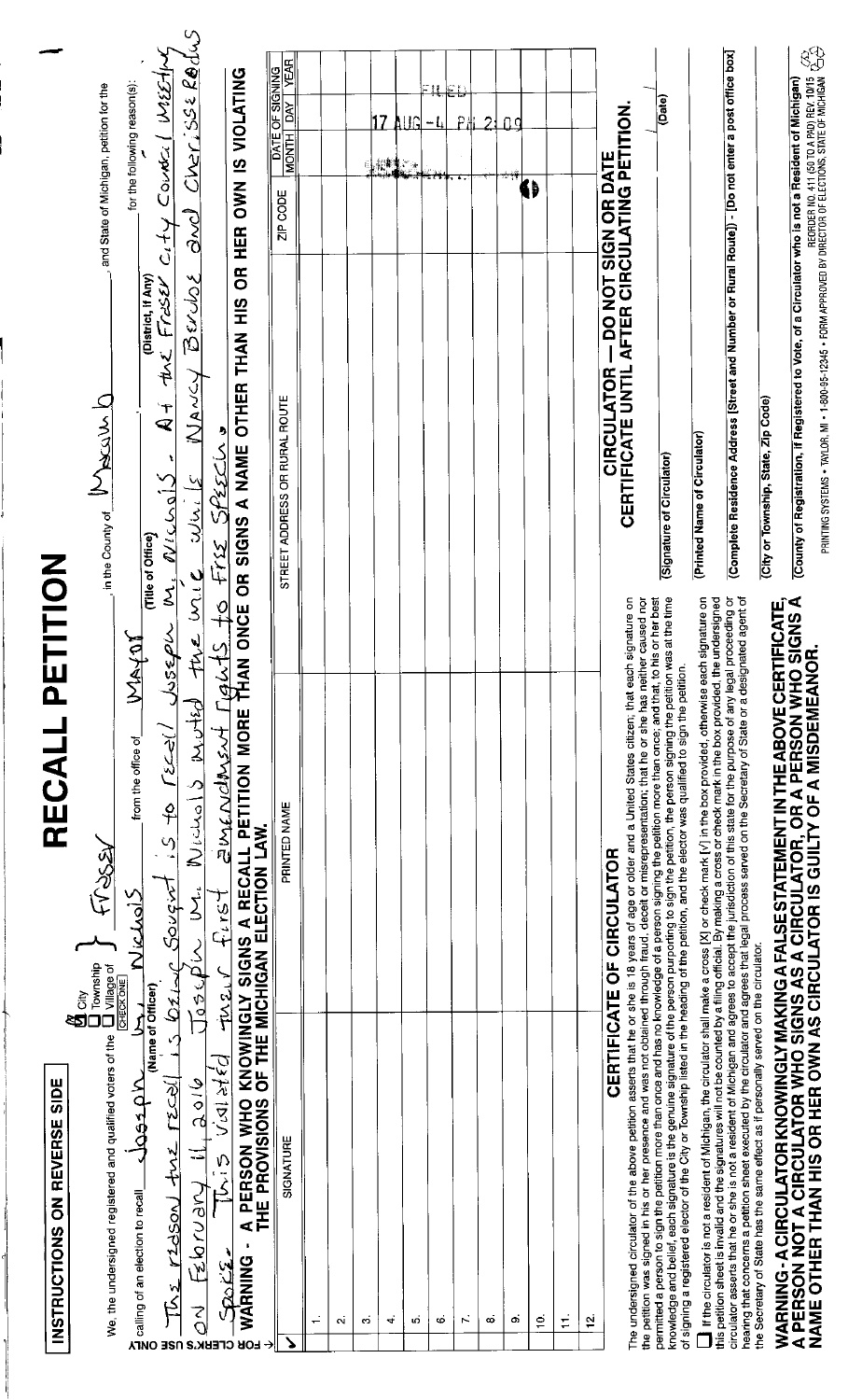| NOIL<br>RECALL PET<br>INSTRUCTIONS ON REVERSE SIDE                                                                                                                                                                                                                                                                                                                                                                                                                                                                                                                                                                                                                                                                                                             | <u>(L</u>                                                                                                                                                                                                                                  |
|----------------------------------------------------------------------------------------------------------------------------------------------------------------------------------------------------------------------------------------------------------------------------------------------------------------------------------------------------------------------------------------------------------------------------------------------------------------------------------------------------------------------------------------------------------------------------------------------------------------------------------------------------------------------------------------------------------------------------------------------------------------|--------------------------------------------------------------------------------------------------------------------------------------------------------------------------------------------------------------------------------------------|
| , in the County of<br><b>CO</b> City<br><b>CO</b> City<br><b>CO</b> CO CO CO CO CO CONSIDERS of the CO Willage of<br>CONSIGNATION CONSIDERS CONSIDERS A fixed contract<br>We, the und                                                                                                                                                                                                                                                                                                                                                                                                                                                                                                                                                                          | , and State of Michigan, petition for the<br>لماحلا هكة الممالا                                                                                                                                                                            |
| (Title of Office)<br>$M$ $L$ $L$ $M$ $S$ $I$ $I$ $I$ $I$ $I$ $I$ $I$ $I$ $I$<br>$\sum$<br>WOSSPL<br>election to recall<br>calling of an                                                                                                                                                                                                                                                                                                                                                                                                                                                                                                                                                                                                                        | for the following reason(s):<br>(District, If Any)                                                                                                                                                                                         |
| Nuunis<br>्रं<br>Josepin<br>$\frac{122500}{122550}$ that $\frac{1}{222}$ $\frac{1}{222}$ $\frac{1}{222}$ $\frac{1}{222}$ $\frac{1}{222}$ $\frac{1}{222}$ $\frac{1}{222}$ $\frac{1}{222}$ $\frac{1}{222}$ $\frac{1}{222}$ $\frac{1}{222}$ $\frac{1}{222}$ $\frac{1}{222}$ $\frac{1}{222}$ $\frac{1}{222}$ $\frac{1}{222}$ $\frac{$<br>Ŋ<br><b>LOB CTEBK, 2 NSE ONLY</b>                                                                                                                                                                                                                                                                                                                                                                                         | $A - f_1$ ised with<br>F.O.<br>O<br>م<br>أ<br>$\bullet$                                                                                                                                                                                    |
| did Not<br><b>Nichais</b><br>Fress                                                                                                                                                                                                                                                                                                                                                                                                                                                                                                                                                                                                                                                                                                                             | Drivets<br>5/4<br>frain<br>Eungils<br>provck                                                                                                                                                                                               |
| RESPONSING PLIS POINT INVOLT<br>جريزي                                                                                                                                                                                                                                                                                                                                                                                                                                                                                                                                                                                                                                                                                                                          |                                                                                                                                                                                                                                            |
| <b>SIGNS</b><br>õ<br><b>ONCE</b><br>NG - A PERSON WHO KNOWINGLY SIGNS A RECALL PETITION MORE THAN<br>THE PROVISIONS OF THE MICHIGAN ELECTION LAW.<br><b>WARNI</b><br>→                                                                                                                                                                                                                                                                                                                                                                                                                                                                                                                                                                                         | VIOLATING<br>HER OWN IS<br>$\overline{5}$<br>A NAME OTHER THAN HIS                                                                                                                                                                         |
| STREET ADDRESS OR RURAL ROUTE<br>PRINTED NAME<br>SIGNATURE<br>↘                                                                                                                                                                                                                                                                                                                                                                                                                                                                                                                                                                                                                                                                                                | <b>YEAR</b><br><b>DATE OF SIGNING</b><br>$\frac{N}{N}$<br><b>Havow</b><br>ZIP CODE                                                                                                                                                         |
| $\div$                                                                                                                                                                                                                                                                                                                                                                                                                                                                                                                                                                                                                                                                                                                                                         |                                                                                                                                                                                                                                            |
| $\mathbf{\Omega}$                                                                                                                                                                                                                                                                                                                                                                                                                                                                                                                                                                                                                                                                                                                                              |                                                                                                                                                                                                                                            |
| m                                                                                                                                                                                                                                                                                                                                                                                                                                                                                                                                                                                                                                                                                                                                                              |                                                                                                                                                                                                                                            |
| $\div$                                                                                                                                                                                                                                                                                                                                                                                                                                                                                                                                                                                                                                                                                                                                                         |                                                                                                                                                                                                                                            |
| ю                                                                                                                                                                                                                                                                                                                                                                                                                                                                                                                                                                                                                                                                                                                                                              | 17                                                                                                                                                                                                                                         |
| co.                                                                                                                                                                                                                                                                                                                                                                                                                                                                                                                                                                                                                                                                                                                                                            | $A \cup C$                                                                                                                                                                                                                                 |
| K.                                                                                                                                                                                                                                                                                                                                                                                                                                                                                                                                                                                                                                                                                                                                                             | 電話に回収す。                                                                                                                                                                                                                                    |
| œ                                                                                                                                                                                                                                                                                                                                                                                                                                                                                                                                                                                                                                                                                                                                                              | Âģ                                                                                                                                                                                                                                         |
| $\sigma$                                                                                                                                                                                                                                                                                                                                                                                                                                                                                                                                                                                                                                                                                                                                                       |                                                                                                                                                                                                                                            |
| ₽                                                                                                                                                                                                                                                                                                                                                                                                                                                                                                                                                                                                                                                                                                                                                              |                                                                                                                                                                                                                                            |
| Ξ                                                                                                                                                                                                                                                                                                                                                                                                                                                                                                                                                                                                                                                                                                                                                              | 61                                                                                                                                                                                                                                         |
| 흔                                                                                                                                                                                                                                                                                                                                                                                                                                                                                                                                                                                                                                                                                                                                                              |                                                                                                                                                                                                                                            |
| <b>CERTIFICATE OF CIRCULATOR</b>                                                                                                                                                                                                                                                                                                                                                                                                                                                                                                                                                                                                                                                                                                                               | <b>CIRCULATOR — DO NOT SIGN OR DATE<br/>CERTIFICATE UNTIL AFTER CIRCULATING PETITION</b>                                                                                                                                                   |
| (Signature of Circulator)<br>at the time<br>The undersigned circulator of the above petition asserts that he or she is 18 years of age or older and a United States citizen; that each signature on<br>permitted a person to sign the petition more than once and has no knowledge of a person signing the petition more than once; and that, to his or her best<br>the petition was signed in his or her presence and was not obtained through fraud, deceit or misrepresentation; that he or she has neither caused nor<br>knowledge and belief, each signature is the genuine signature of the person purporting to sign the petition, the person signing the petition was<br>of signing a registered elector of the City or Township listed in the heading | (Date)                                                                                                                                                                                                                                     |
| (Printed Name of Circulator)<br>circulator asserts that he or she is not a resident of Michigan and agrees to accept the jurisdiction of this state for the purpose of any legal proceeding or<br>hearing that concerns a petition sheet executed by the circulat<br>If the circulator is not a resident of Michigan, the circulator shall make a cross [X] or check mark [V] in the box provided, otherwise each signature on<br>this petition sheet is invalid and the signatures will not be counted by a filing official. By making a cross or check mark in the box provided, the undersigned                                                                                                                                                             | (Complete Residence Address [Street and Number or Rural Route]) - [Do not enter a post office box]                                                                                                                                         |
| (City or Township, State, Zip Code)<br>the Secretary of State has the same effect as if personally served on the circulator.                                                                                                                                                                                                                                                                                                                                                                                                                                                                                                                                                                                                                                   |                                                                                                                                                                                                                                            |
| WARNING-ACIRCULATOR KNOWINGLY MAKING A FALSE STATEMENT IN THE ABOVE CERTIFICATE,<br>A PERSON NOT A CIRCULATOR WHO SIGNS AS A CIRCULATOR, OR A PERSON WHO SIGNS A<br>NAME OTHER THAN HIS OR HER OWN AS CIRCULATOR IS GUILTY OF A MISD                                                                                                                                                                                                                                                                                                                                                                                                                                                                                                                           | PRINTING SYSTEMS • TAYLOR, MI • 1-800-95-12345 • FORM APPROVED BY DIRECTOR OF ELECTIONS, STATE OF MICHIGAN $\overleftrightarrow{C_1}$<br>(County of Registration, if Registered to Vote, of a Circulator who is not a Resident of Michigan |

 $\hat{\boldsymbol{\beta}}$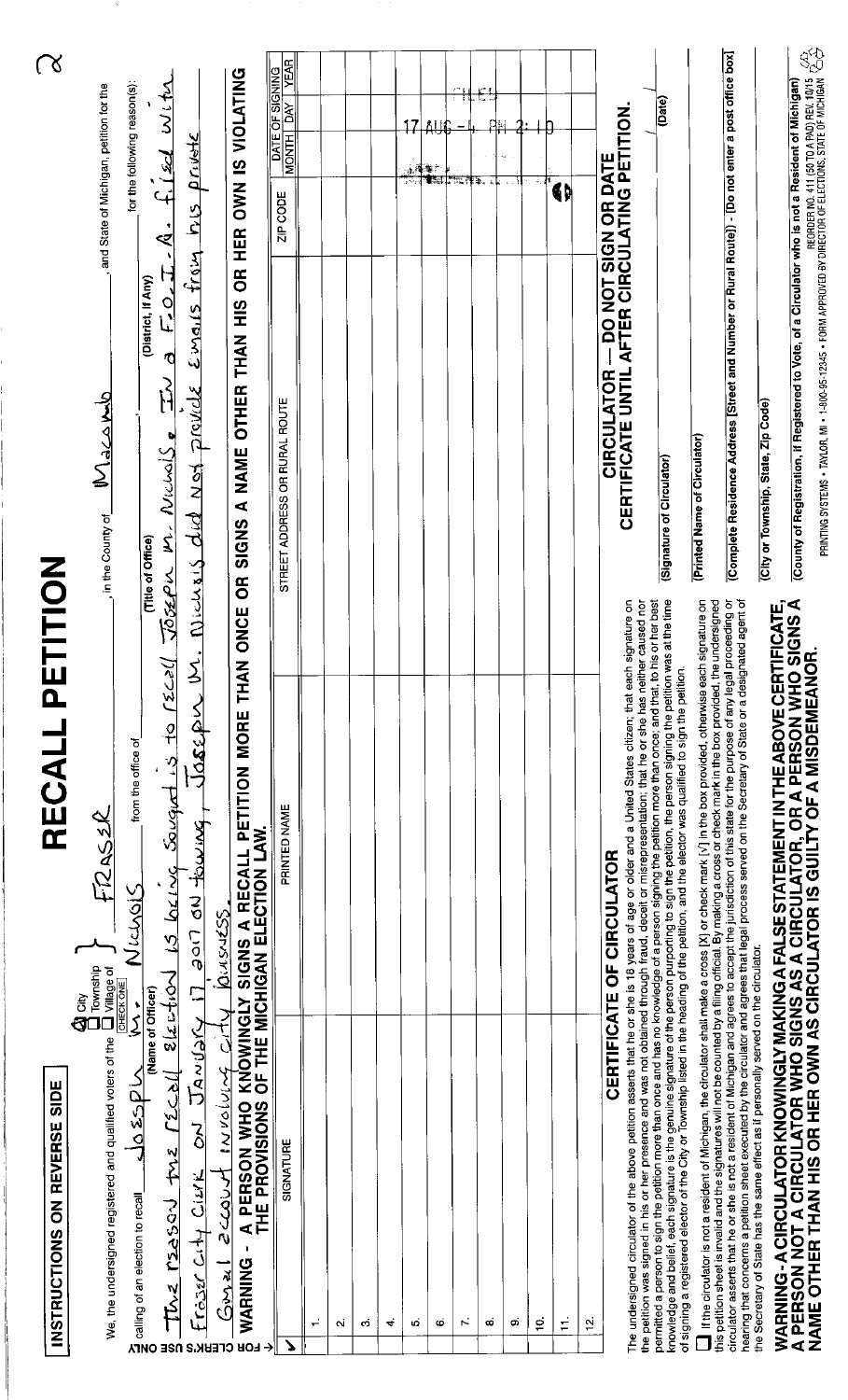| RECALL PETITION<br>SIDE<br>Si<br>CTIONS ON REVERSE<br><b>INSTRL</b>                                                                                                                                                                                                                                                                                                                                                                                                                                                                                           | $\curvearrowright$                                                                                                                                |
|---------------------------------------------------------------------------------------------------------------------------------------------------------------------------------------------------------------------------------------------------------------------------------------------------------------------------------------------------------------------------------------------------------------------------------------------------------------------------------------------------------------------------------------------------------------|---------------------------------------------------------------------------------------------------------------------------------------------------|
| FRASU<br><b>Cal</b> City<br><b>Chrownship</b><br>We, the undersigned registered and qualified voters of the                                                                                                                                                                                                                                                                                                                                                                                                                                                   | and State of Michigan, petition for the<br>Nosenb<br>in the County of                                                                             |
| <b>IONS</b><br>$\sum$<br>_ from the office of<br>Nichols<br>$\frac{\overline{\Box}$ Village of<br>$\frac{\overline{\Box \text{HECK ONE}}}{\overline{\Diamond L}}$<br>(Name of Officer)<br><u>JOSZPN</u><br>an election to recall<br>calling of                                                                                                                                                                                                                                                                                                                | for the following reason(s):<br>(District, if Any)<br>(Title of Office)                                                                           |
| Tue reason the real exction is being sought is to real Juseph Michols, During                                                                                                                                                                                                                                                                                                                                                                                                                                                                                 | $\zeta$<br>L MESTING<br>عدي<br>$F_{Id}\simeq 0.44$<br>$T\sim Z$                                                                                   |
| $U:Q \to +\infty$<br>Ċ<br>13) and FRasse Mayor Juseph Minimils Mark a false<br>Carnaris, Kam Palante Pullies Schornes<br>Micno <u>ec</u><br><b>Now</b><br><b>LOR CLERK'S USE ONLY</b>                                                                                                                                                                                                                                                                                                                                                                         | Justa<br>Justa<br>Michasl<br>てい<br>Frassy Councilmen<br>OPEN MESTING<br><b>WOUTHON, DOCUONG</b><br>the                                            |
| A PERSON WHO KNOWINGLY SIGNS A RECALL PETITION MORE THAN ONCE OR SIGNS A NAME OTHER THAN HIS OR HER OWN IS VIOLATING<br>THE PROVISIONS OF THE MICHIGAN ELECTION LAW.<br>- SNINGW<br>⇥                                                                                                                                                                                                                                                                                                                                                                         |                                                                                                                                                   |
| PRINTED NAME<br>SIGNATURE                                                                                                                                                                                                                                                                                                                                                                                                                                                                                                                                     | YEAR<br>DATE OF SIGNING<br>회<br><b>MONTH</b><br>ZIP CODE<br>STREET ADDRESS OR RURAL ROUTE                                                         |
| $\div$                                                                                                                                                                                                                                                                                                                                                                                                                                                                                                                                                        |                                                                                                                                                   |
| $\mathbf{N}$                                                                                                                                                                                                                                                                                                                                                                                                                                                                                                                                                  |                                                                                                                                                   |
| ొ                                                                                                                                                                                                                                                                                                                                                                                                                                                                                                                                                             |                                                                                                                                                   |
| $\rightarrow$                                                                                                                                                                                                                                                                                                                                                                                                                                                                                                                                                 |                                                                                                                                                   |
| ю,                                                                                                                                                                                                                                                                                                                                                                                                                                                                                                                                                            |                                                                                                                                                   |
| G.                                                                                                                                                                                                                                                                                                                                                                                                                                                                                                                                                            | ी एत<br>●「本                                                                                                                                       |
| $\overline{\phantom{a}}$                                                                                                                                                                                                                                                                                                                                                                                                                                                                                                                                      | FILED<br>差罪                                                                                                                                       |
| $\infty$                                                                                                                                                                                                                                                                                                                                                                                                                                                                                                                                                      | ۲đ<br>4.                                                                                                                                          |
| $\sigma$                                                                                                                                                                                                                                                                                                                                                                                                                                                                                                                                                      | Z                                                                                                                                                 |
| <u>ہ</u>                                                                                                                                                                                                                                                                                                                                                                                                                                                                                                                                                      | 病毒                                                                                                                                                |
| F                                                                                                                                                                                                                                                                                                                                                                                                                                                                                                                                                             | ŧ,                                                                                                                                                |
| 흔                                                                                                                                                                                                                                                                                                                                                                                                                                                                                                                                                             |                                                                                                                                                   |
| CERTIFICATE OF CIRCULATOR                                                                                                                                                                                                                                                                                                                                                                                                                                                                                                                                     | <b>CIRCULATOR — DO NOT SIGN OR DATE<br/>CERTIFICATE UNTIL AFTER CIRCULATING PETITION</b>                                                          |
| The undersigned circulator of the above petition asserts that he or she is 18 years of age or older and a United States citizen; that each signature on<br>the petition was signed in his or her presence and was not obtained th<br>knowledge and belief, each signature is the genuine signature of the person purporting to sign the persion, the person signing the petition was at the time<br>permitted a person to sign the petition more than once and has no knowledge of a person signing the petition more than once; and that, to his or her best | (Date)<br>(Signature of Circulator)                                                                                                               |
| registered elector of the City or Township listed in the heading of the petition, and the elector was qualified to sign the petition.<br>of signing a                                                                                                                                                                                                                                                                                                                                                                                                         |                                                                                                                                                   |
| $c$ ulator is not a resident of Michigan, the circulator shall make a cross [X] or check mark $\{V\}$ in the box provided, otherwise each signature on<br>undersigned<br>this petition sheet is invalid and the signatures will not be counted by a filing official. By making a cross or check mark in the box provided. the<br>$\Box$ If the cir                                                                                                                                                                                                            | (Printed Name of Circulator)                                                                                                                      |
| concerns a petition sheet executed by the circulator and agrees that legal process served on the Secretary of State or a designated agent of<br>circulator asserts that he or she is not a resident of Michigan and agrees to accept the jurisdiction of this state for the purpose of any legal proceeding or<br>y of State has the same effect as if personally served on the circulator.<br>the Secretar<br>hearing that                                                                                                                                   | (Complete Residence Address [Street and Number or Rural Route]) - [Do not enter a post office box]                                                |
|                                                                                                                                                                                                                                                                                                                                                                                                                                                                                                                                                               | (City or Township, State, Zip Code)                                                                                                               |
| WARNING-ACIRCULATOR KNOWINGLY MAKING A FALSE STATEMENT IN THE ABOVE CERTIFICATE,<br>A PERSON NOT A CIRCULATOR WHO SIGNS AS A CIRCULATOR, OR A PERSON WHO SIGNS A<br>NAME OTHER THAN HIS OR HER OWN AS CIRCULATOR IS GUILTY OF A MISD                                                                                                                                                                                                                                                                                                                          | (County of Registration, if Registered to Vote, of a Circulator who is not a Resident of Michigan)                                                |
|                                                                                                                                                                                                                                                                                                                                                                                                                                                                                                                                                               | PRINTING SYSTEMS • TAYLOR, MI • 1-800-95-12345 • FORM APPROVED BY DIRECTOR OF ELECTIONS, STATE OF MICHIGAN $\overleftrightarrow{C_{\mathcal{C}}}$ |

 $\overline{\phantom{a}}$